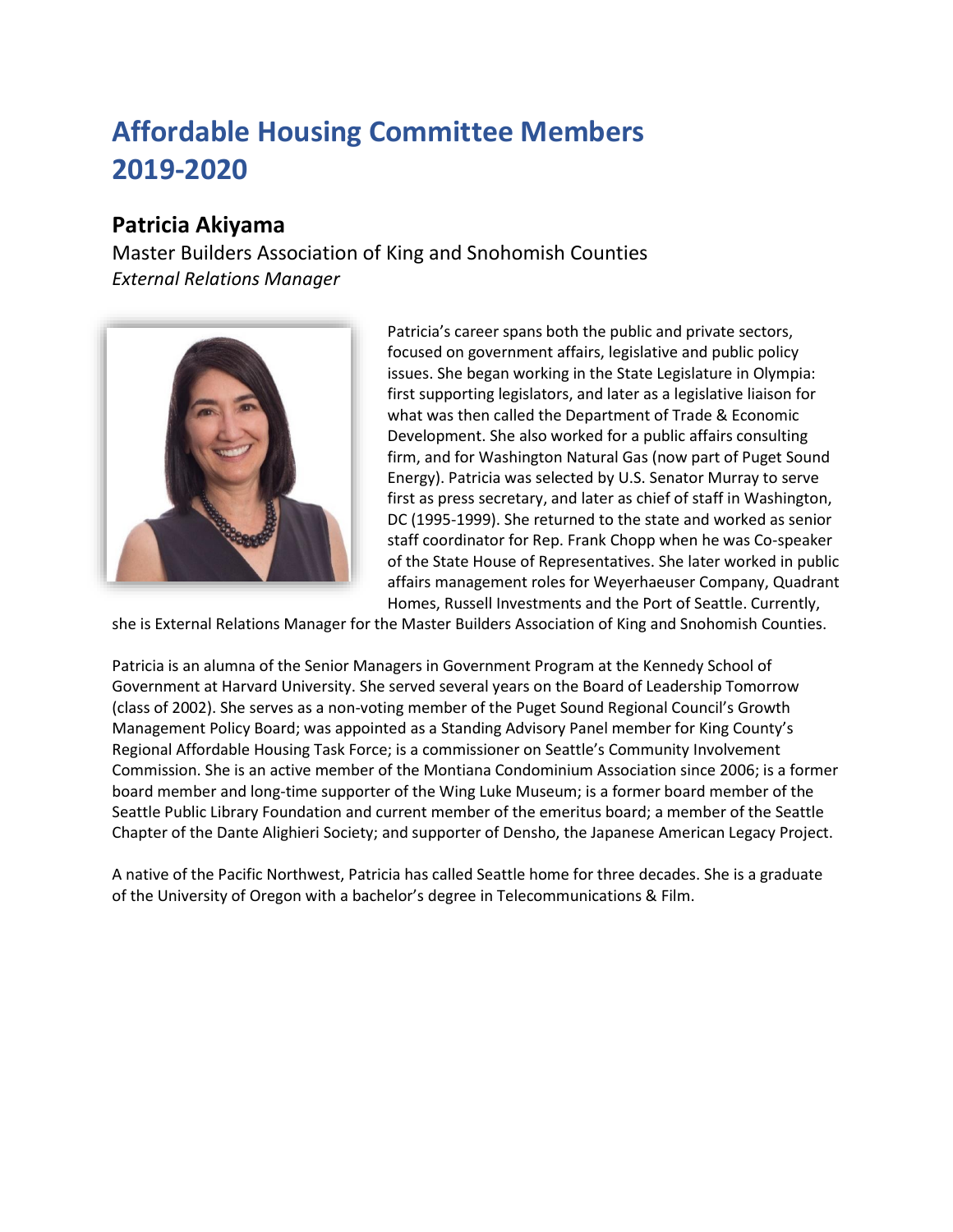### **Emily Alvarado** *(on behalf of Mayor Jenny Durkan)* City of Seattle, Office of Housing *Deputy Director*



Emily Alvarado is the Deputy Director at the City of Seattle Office of Housing, where she directs the work of senior managers in the areas of Rental Production and Preservation, Asset Management, Home Ownership and Weatherization, Policy and Planning, and Finance. Previously Emily was the Manager of Policy and Equitable Development where she led policy and program development, place-based equitable development work, and affordable housing incentive programs. Emily spent six years in the nonprofit sector engaged in housing and community benefits policy and advocacy efforts, including at the Housing Development Consortium of Seattle-King County, the Housing Consortium of Everett and Snohomish County, and Pittsburgh UNITED. Emily has a JD from

the University of Washington and bachelor's degree from Scripps College.

## **Don Billen**

Sound Transit *Executive Director, Planning, Environmental Review, and Project Development*

Don Billen is Executive Director for Planning, Environmental Review, and Project Development at Sound Transit where he leads project planning, environmental review, sustainability, transit oriented development, system access and innovation.

Don's previous roles at Sound Transit include Director of the Office of Capital Project Development, Program Manager for the East Link Light Rail Extension, and Project Manager for the Capitol Hill and Beacon Hill light rail stations.

Don started at Sound Transit in September of 1996 as a graduate school intern shortly before the Sound Move vote. Thanks to elected official leadership and the commitment of countless volunteers, Sound Move, ST2 and ST3 all passed. Don has since had the opportunity to be a part of the dedicated and talented team planning, building and operating our growing regional system.



Don holds master's degrees in public administration and transportation systems from the University of Washington. He also holds a bachelor's degree in peace and global studies from Earlham College.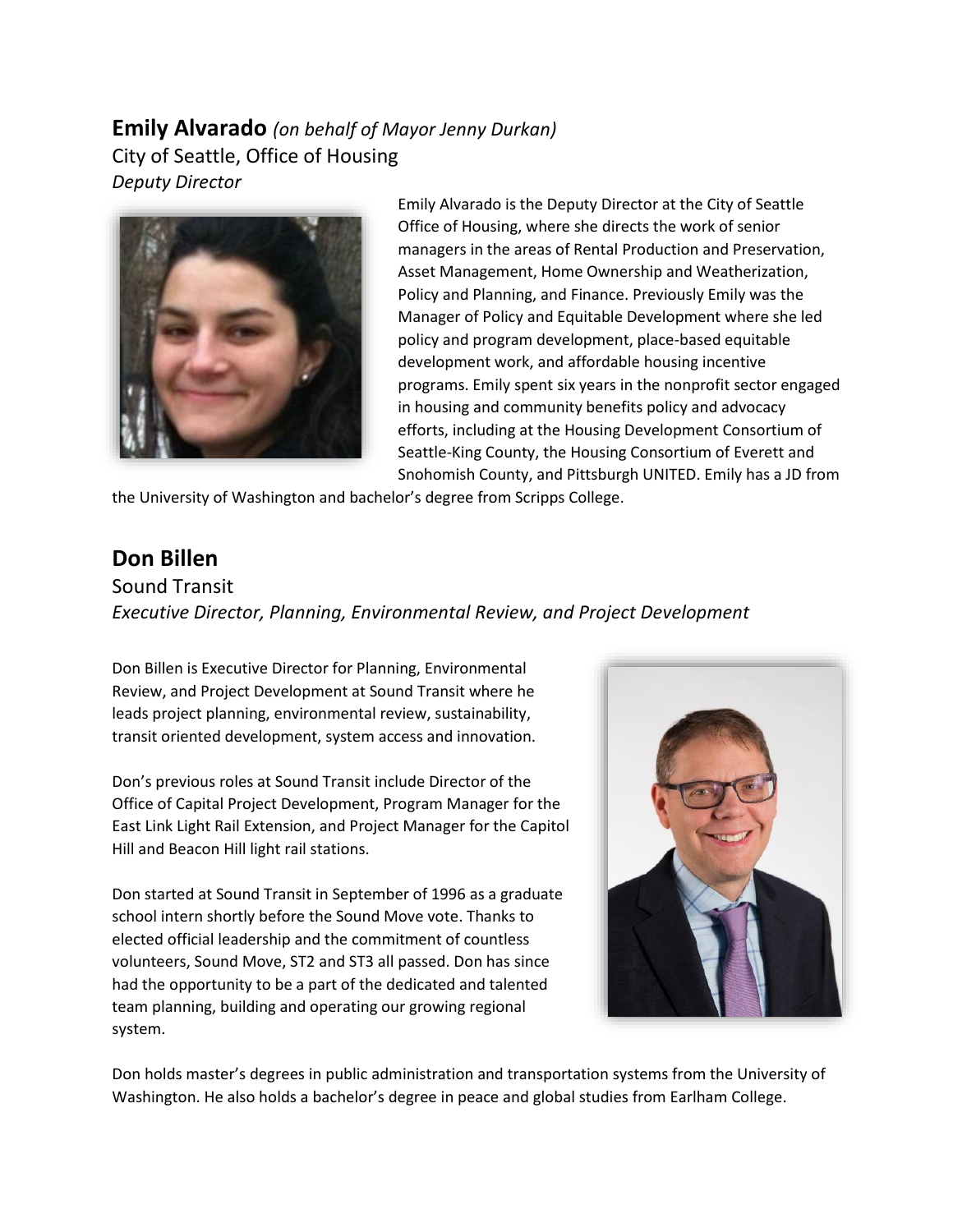#### **Susan Boyd**

Bellwether Housing *Chief Executive Officer*



Susan Boyd is the Chief Executive Officer of Bellwether Housing, Seattle's largest nonprofit provider of housing affordable to lower income people. Susan has been committed to building equitable, diverse and vibrant communities through affordable housing throughout her career, which has spanned direct social service, policy analysis, advocacy and law. She is a respected voice on regional housing issues. Prior to serving as CEO, Boyd served as Bellwether's Director of Real Estate Development, leading housing development strategy and tripling the number of units the organization has in production. Prior to coming to Bellwether, Boyd was a partner at the law firm Kantor Taylor Nelson Boyd & Evatt PC where she represented nonprofit, for-profit and public organization in all aspects of the development and financing of affordable housing and community facilities.

**Jane Broom** Microsoft Philanthropies *Senior Director*

As a senior director in Microsoft Philanthropies, Jane is responsible for the company's philanthropic strategy in its home state of Washington. She also contributes to the company's national and global STEM and computer science education policy initiatives. She oversees investments in affordable housing, human services, P-20 education, workforce development and arts & culture in the headquarters region. She represents Microsoft in community initiatives aimed at improving the overall quality of life in our region, such as Microsoft's Affordable Housing Initiative. Her longtime focus is to build equitable educational opportunities at both the preK-12 and higher education levels particularly in the areas of math, science and computer science. She represented Microsoft in the start-up of STEM education initiatives such as TEALS, Code.org, Washington STEM and the Washington State Opportunity Scholarship. She currently serves on several

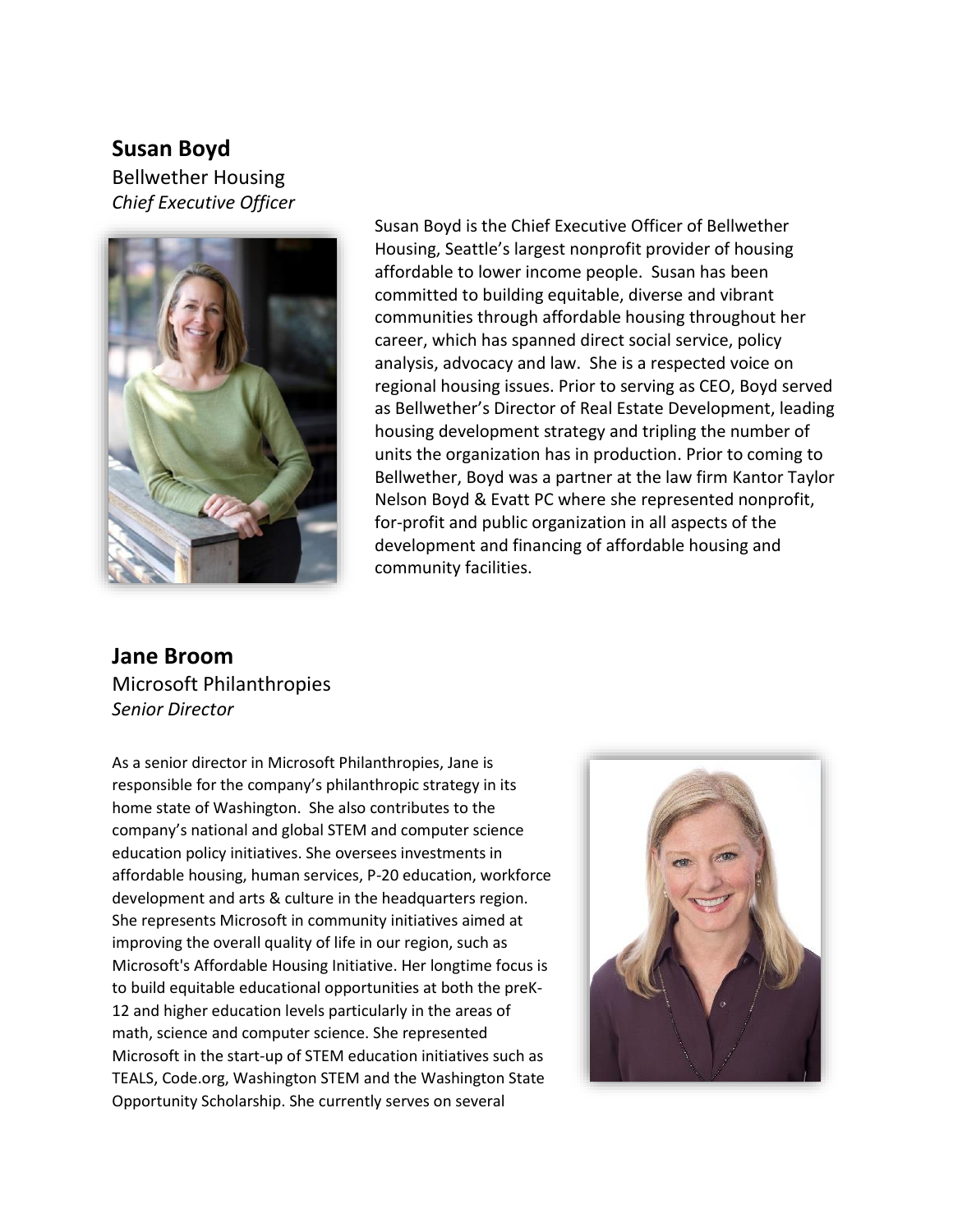boards including Alliance for Education, Philanthropy Northwest, Workforce Development Council of Seattle/King County and the Center for Strengthening the Teaching Profession.

Prior to this role, Jane led Microsoft Partners in Learning in the United States, a company-wide initiative to address digital inclusion through education by facilitating technology access and capacity building in schools. Her work on Microsoft's education-related strategies has spanned over two decades.

She started at Microsoft in 1992 after graduating from the University of Washington with a bachelor's degree in communications and sociology.

## **Kelly Coughlin**

SnoValley Chamber of Commerce *Director*

### **Chelsea Hicks**

Northwest Justice Project *Staff Attorney*



Chelsea Hicks is a staff attorney with the housing, consumer, education, and employment rights team at Northwest Justice Project (NJP). Chelsea also serves as a board member and a member of the governance committee at Seattle Education Access, a nonprofit organization that provides higher education advocacy and assistance to low-income young people throughout King County. Chelsea graduated from Seattle University School of Law in 2008. While pursuing her law degree, Chelsea interned with nonprofit organizations serving low-income clients at Seattle Community Law Center and Alaska's Network on Domestic Violence and Sexual Assault. Additionally, Chelsea volunteered weekly as a drop-in center volunteer at Lambert House, King County's GLBTQ teen center. Prior to joining NJP, Chelsea worked at Alaska Legal Services Corporation (ALSC), a nonprofit legal aid organization, where she represented low-income clients in a variety of areas including home foreclosure defense, public benefits,

landlord/tenant, consumer protection, real property, and family law. In addition to her work with ALSC, Chelsea worked as a domestic violence advocate at the Alaska Family Services domestic violence shelter where she conducted intakes with domestic violence victims, answered crisis calls, and oversaw the daily operations of the domestic violence shelter.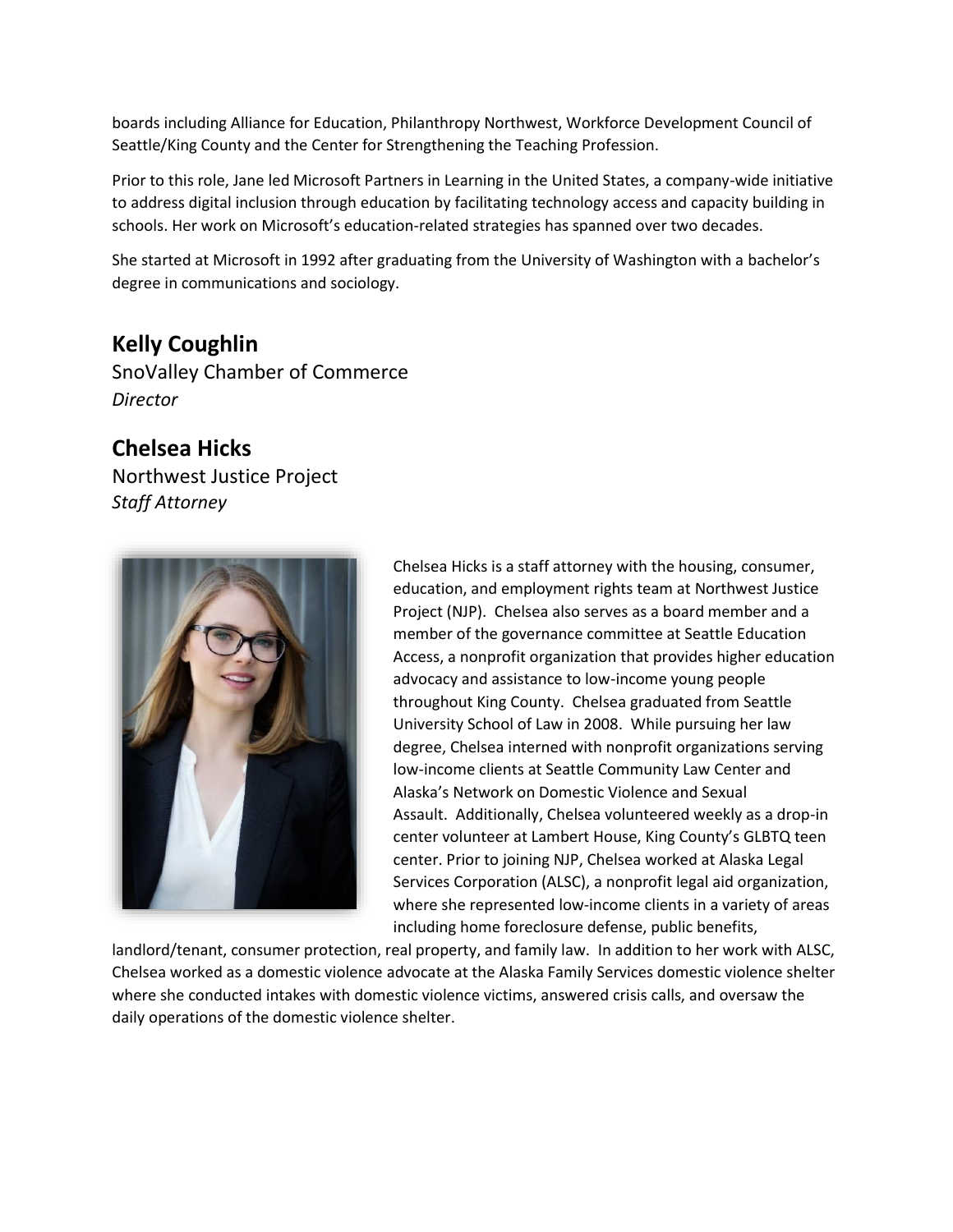### **Stephen Norman** King County Housing Authority *Executive Director*

Stephen Norman is the Executive Director of the King County Housing Authority (KCHA), serving the Seattle suburban metropolitan area. The Authority owns over 10,000 units of housing and subsidizes an additional 10,000 households renting from private landlords. The Housing Authority is an active housing developer, with a pipeline that includes the redevelopment of 120 acres in the White Center community.

KCHA works closely with local governments, public and behavioral health care systems, school districts and community stakeholders to house the region's homeless population; provide safe and affordable housing for low-income elderly and disabled households; promote family self-sufficiency and support educational and life success for the 20,000 children assisted through its programs.

Mr. Norman has an extensive background in community organizing, urban planning and affordable housing design, development and management. He served as an Assistant Housing Commissioner in New York City during the Koch and Dinkins administrations and subsequently helped create the Corporation for Supportive Housing (CSH) as its original vice-president. He holds a master's degree in public administration and was a Loeb Fellow at Harvard University's Graduate School of Design. He is currently president of the Council of Large Public Housing Authorities (CLPHA) and Chair of the Board of CSH.

# **Nicole Vallestero Keenan-Lai**

Puget Sound Sage *Executive Director*



Nicole is the Executive Director at Puget Sound Sage. She has more than a decade of experience in research, advocacy, civic engagement, racial justice organizing, social services, and community and business outreach.

Previously, Nicole was the executive director of the Fair Work Center, a hub for workers to better understand and exercise their legal rights, improve their working conditions and connect with community resources. Before launching the Fair Work Center, Nicole served as the Policy Director at Puget Sound Sage, where she led policy and analysis work on labor standards and environmental justice. Nicole began her career through community engagement and youth engagement roles at the Washington Environmental Council, El Centro de la Raza and the Washington Bus.

Nicole has co-authored several publications on topics including financial capacity, income taxes, childcare, environmental justice and the economic impact of living wages. Her work has been featured in local, national and international media including the New York Times, BBC, The Guardian and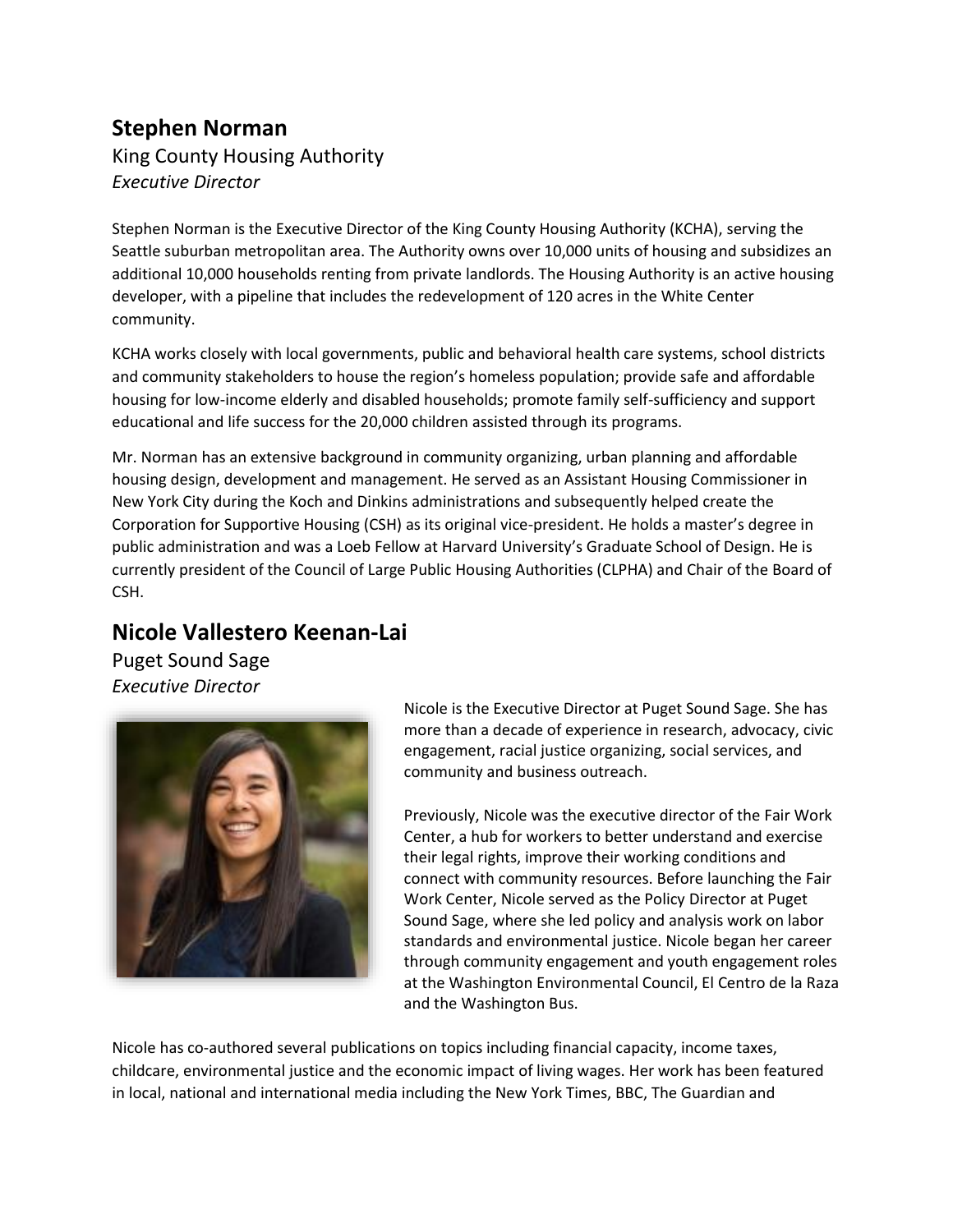Huffington Post. Nicole holds a bachelor's degree in public policy from The College of William and Mary, and a master's degree in social work from the University of Washington. In 2014, Nicole received a 50th Anniversary Civil Rights Leadership Award from the Seattle Office of Civil Rights and Women's Commission and in 2015 she was named one of 15 People Who Should Really Run Seattle by the Seattle Metropolitan Magazine.

### **Brett Waller**

Washington Multi-Family Housing Association *Director of Government Affairs*



Brett joined Washington Multi-Family Housing Association (WMFHA) in 2016 as the Director of Government Affairs. Brett works closely with WMFHA's lobbyists Kathryn Hedrick and Krystelle Purkey to represent WMFHA member's interests in local municipalities and throughout the state. Brett understands the importance of multifamily housing to this region and works to find opportunities to create more rental housing across the state to accommodate the increasing demand to live here.

Prior to joining WMFHA, Brett was a litigation attorney representing individual clients in contested family law issues in the Seattle area. Brett graduated from Santa Clara University, receiving a bachelor's degree in political science and later graduated from St. Mary's University of San Antonio Law School.

# **Bryce Yadon**

Futurewise *State Policy Director*

Bryce joined Futurewise in December of 2015 as the State Policy Director. He has a bachelor's degree from Seattle University in political science and a master's degree from Middlesex University in environmental sustainable management. He served as staff to both the Senate Transportation Chair and the Housing Chair. He works on issues related to the Growth Management Act, transportation and housing at the state level, and focuses on housing and transportation at the regional and local level.

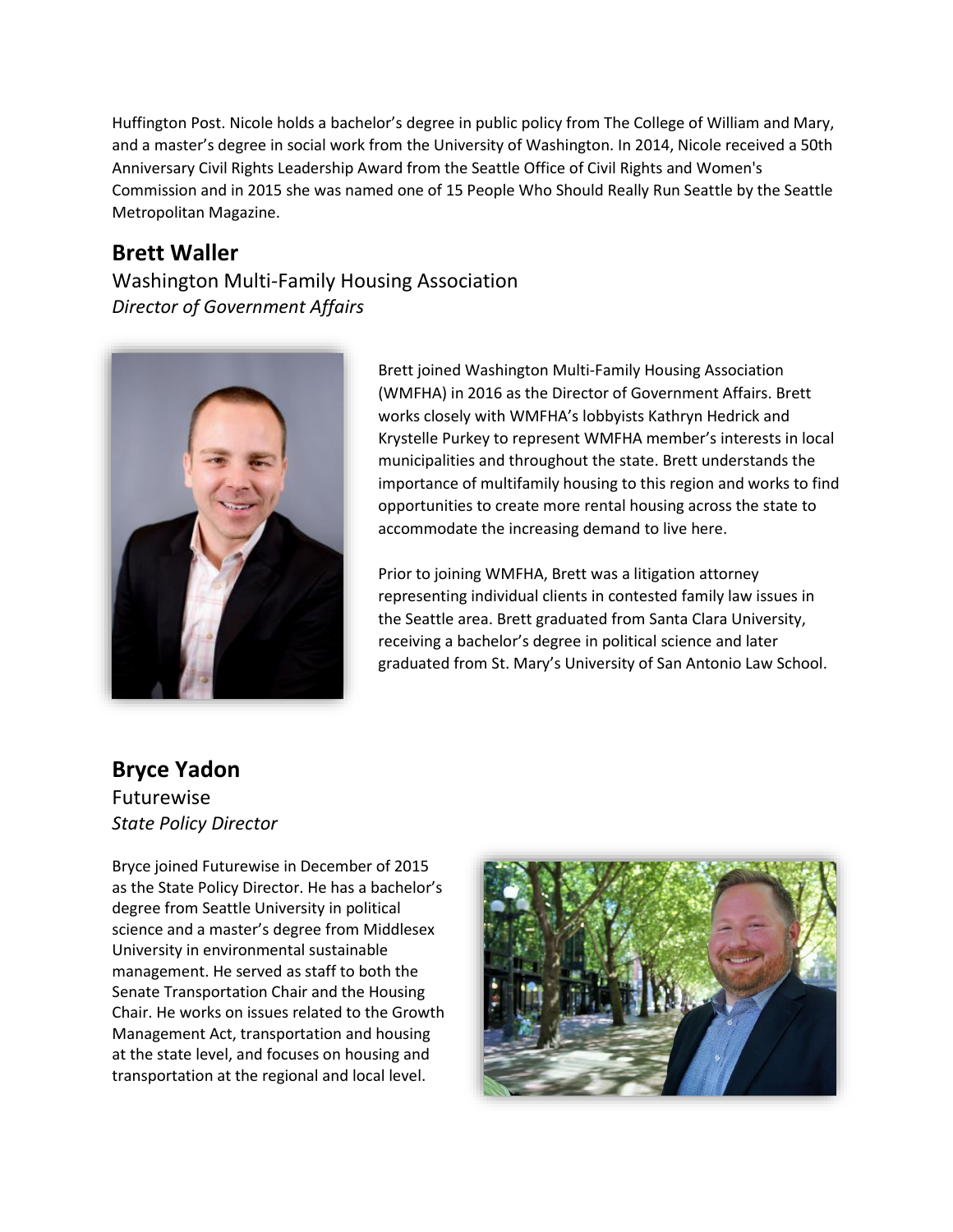### **Mike O'Brien**

City of Seattle *Councilmember*

## **Claudia Balducci**

King County *Councilmember*



King County Councilmember Claudia Balducci is a mom, transportation leader and former public safety official. Since 2016, she has represented Council District 6, which encompasses all or part of Bellevue, Bothell, Clyde Hill, Hunts Point, Kirkland, Medina, Mercer Island, Redmond, Woodinville and Yarrow Point, Beaux Arts Village and the Sammamish Valley.

Claudia started her elected career on the Bellevue City Council where she served for 12 years, including two years as Deputy Mayor and two years as Mayor. A lawyer by training, Balducci worked for King County for over 16 years prior to being elected to the Council, including three years as the director of the Department of Adult and Juvenile Detention.

As an elected official, Claudia has championed transportation solutions, including the extension of light rail to the eastside. She currently serves on the Sound Transit Board of Directors and the Executive Board for the four-county Puget Sound Regional Council.

#### **Larry Gossett** King County *Councilmember*

King County Councilmember Larry Gossett serves on the Metropolitan King County Council representing many Seattle neighborhoods, including the Central Area, Capitol Hill, Beacon Hill, the Rainier Valley, Seward Park, UW, Fremont, Ravenna, Laurelhurst and the Skyway neighborhood in unincorporated King County.

Born and raised in Seattle, Councilmember Larry Gossett has been a dedicated servant of the people for over 45 years. Gossett's Council district represents an area where he has lived and worked on issues his entire life.

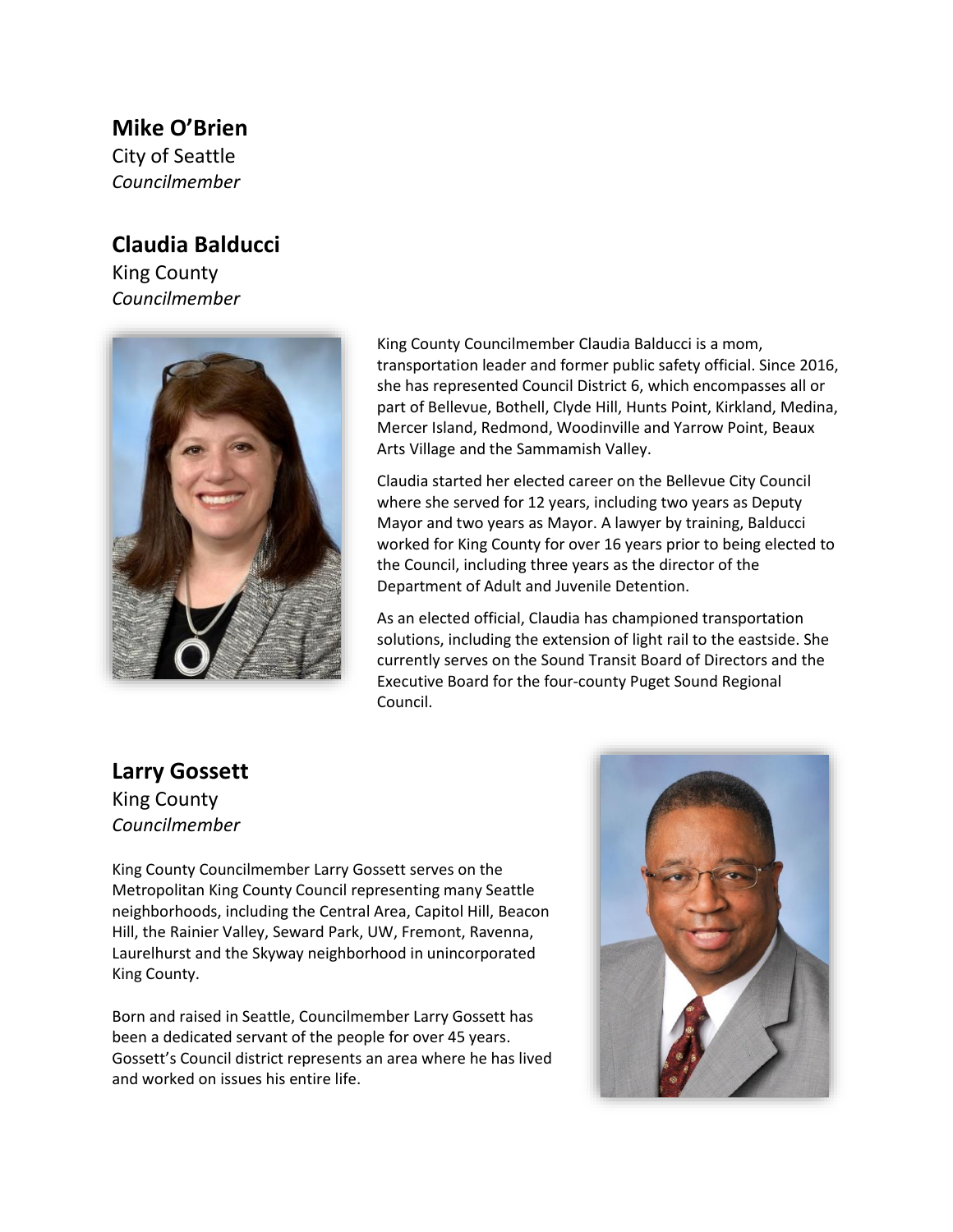Councilmember Gossett is a graduate of Franklin High School, and after two years at the University of Washington, he became a VISTA volunteer in Harlem (1966-1967) and worked with poor youth and families. Following his service obligation to VISTA, he returned to University of Washington where he was one of the original founders of the Black Student Union (BSU). As a respected student activist, he fought to eliminate racial discrimination and increase the enrollment of African Americans and other students of color at the University. After graduation, he became the first supervisor of the Black Student Division, in the Office of Minority Affairs.

# **Jeanne Kohl-Welles**

King County *Councilmember*



Councilmember Jeanne Kohl-Welles represents District 4 on the King County Council, which encompasses a large part of the City of Seattle.

Councilmember Kohl-Welles joined the Council in January 2016 after serving in the Washington State Senate for 21 years. Her professional career has been as a sociologist, performing research and teaching courses at the University of Washington after earning her Ph.D. in Sociology of Education from the UCLA.

Councilmember Kohl-Welles was the lead sponsor for the Best Starts for Kids Levy, approved by voters in 2015, which included a Youth and Family Homelessness Prevention Initiative. She also co-sponsored the Veterans and Human Services Levy renewal and supports using levy proceeds for

housing stability and capital projects across King County. In addition, Councilmember Kohl-Welles served on King County's Regional Affordable Housing Task Force, the budget leadership team for renewing King County's 2019-2020 biennial budget and is leading the King County Council's process to review and discuss regional coordination on homelessness, including a new regional governance structure.

As chair of both the King County Council's Health, Housing and Human Services Committee and the King County Board of Health, Councilmember Kohl-Welles champions creating, increasing and preserving equitable access to affordable housing and safe neighborhoods.

# **David Baker**

Sound Cities Association *Mayor, Kenmore*

# **Debbie Bertlin**

Sound Cities Association *Mayor, Mercer Island*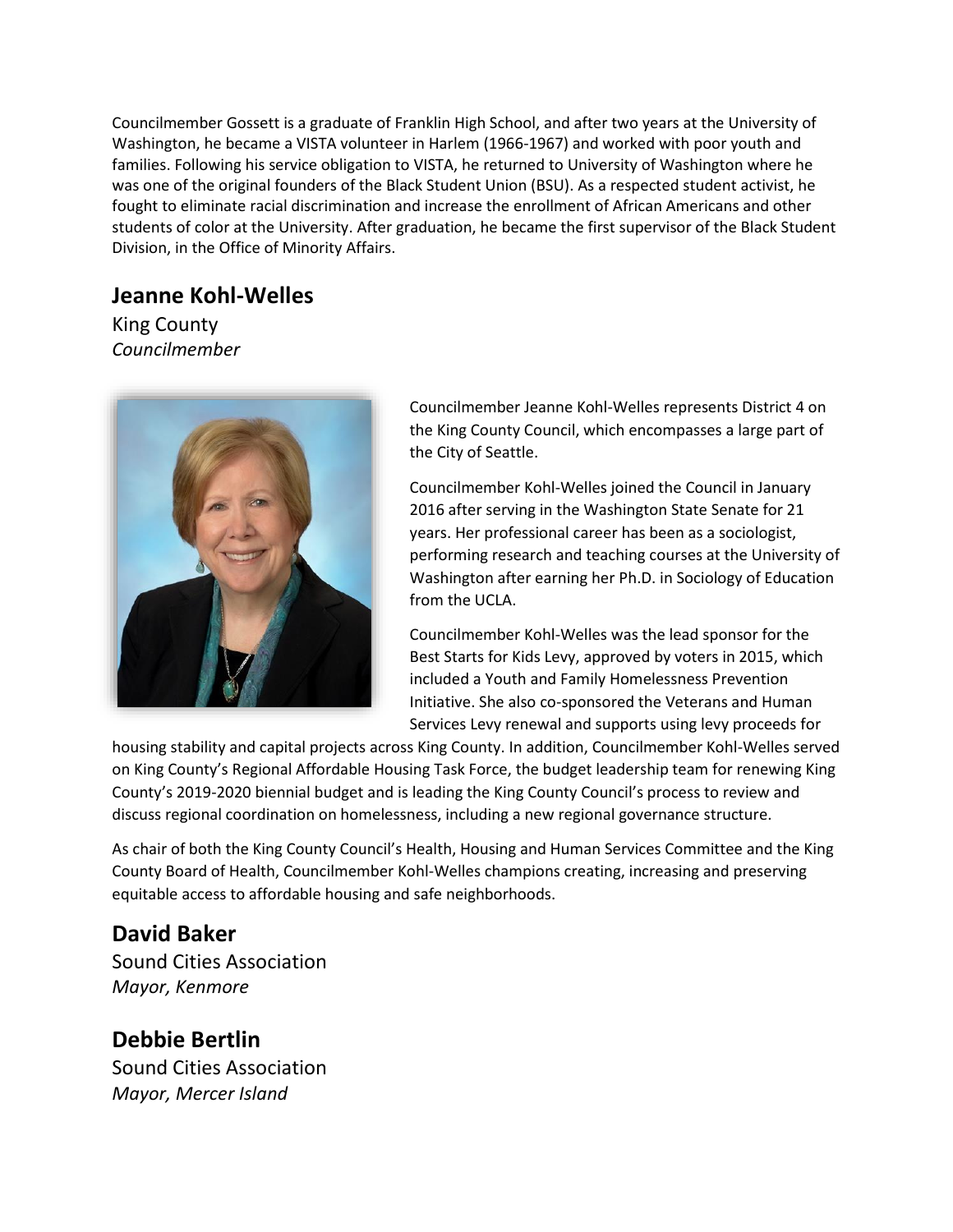### **Claude DaCorsi**

Sound Cities Association *Councilmember, Auburn*



Claude DaCorsi began his second term on the Auburn City Council in January 2018. In 2015, he retired as the Director of Capital Construction for the King County Housing Authority. He was the former Director of Construction and Development for the Grant County Housing Authority.

DaCorsi has a master's degree in public administration with a specialization in government from Seattle University and a bachelor's degree in business management magna cum laude from Northwest University.

DaCorsi is the Past President of the Sons of Italy Nuova Piccola Italia Lodge #1967, a member of the Auburn Sons of Italy Lodge #1955, and a member of the Auburn Noon Lions. He also served as a voluntary chaplain at the state penitentiary in Walla Walla for six years.

He is married to his wife Mary. They have three grown children, thirteen grandchildren, and one greatgrandchild.

DaCorsi is on the Board of Directors of the Association of Washington Cities, a member of the AWC Federal Legislative Committee, the King County Regional Transit Committee. He is also a member of the Affordable Housing Advisory Board, and the Valley Regional Fire Authority Board of Governance.

#### **Nancy Tosta:**

Sound Cities Association *Councilmember, Burien*

Nancy Tosta is serving her second term as a Burien City Councilmember. She has served as Deputy Mayor for two years. Prior to her election in 2013, she served on the Burien Planning Commission. She's lived in the Pacific Northwest since 1996. Her work career included stints in state, federal, and regional government in California, Washington, DC, and the Puget Sound, holding executive level positions in natural resources, growth management, and GIS technology. She also provided consulting services for 20 years to government agencies and foundations on environmental protection, environmental justice and health, climate mitigation and adaptation, rural economic development,